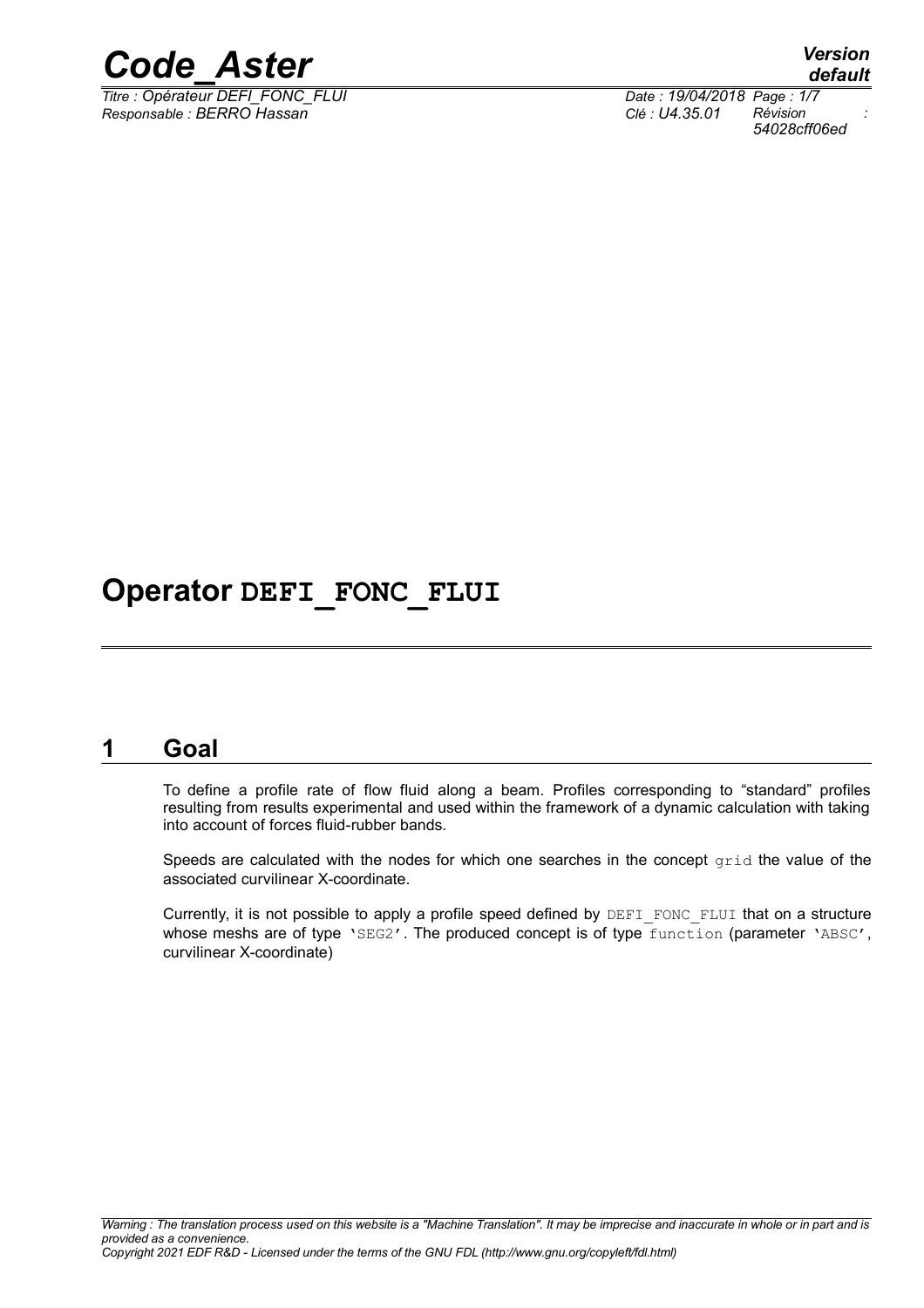*Titre : Opérateur DEFI\_FONC\_FLUI Date : 19/04/2018 Page : 2/7 Responsable : BERRO Hassan Clé : U4.35.01 Révision :*

*54028cff06ed*

### **2 Syntax**

|  |                             | $F$ [function] = $DEFI_FONC_FLUI$ ( |                                                                                                                                                                              |  |               |                                    |                            |          |
|--|-----------------------------|-------------------------------------|------------------------------------------------------------------------------------------------------------------------------------------------------------------------------|--|---------------|------------------------------------|----------------------------|----------|
|  | $\bullet$<br>٠<br>$\bullet$ |                                     | GRID $= my,$<br>$\texttt{GROUP}\_\texttt{NO\_INIT} \quad = \quad \texttt{gni,}$<br>GROUP $NO$ FIN = gnf,<br>$QUICKLY = F ($                                                  |  |               |                                    | [grid]<br>[grno]<br>[grno] |          |
|  | # If PROFIL=' UNIFORME'     |                                     | $\bullet\quad \text{PROFILE}\qquad \  \  =\quad/\quad \  \  \text{'UNIFORM'}\;,\qquad \qquad$<br>$\Diamond$ VALE = $/ 1.$                                                    |  |               | $/$ vale,                          | [R]                        | [DEFECT] |
|  | # If PROFIL=' LEONARD'      |                                     | $\begin{array}{ccccccccc} \bullet & & {\bf PROFILE} & & = & / & & ` {\tt LEONARD'} \; , & & & & \\ \lozenge & & \verb+NB_BAV & & = & / & 0 \, , & & & \end{array}$<br>$\,$ , |  | $/2$ ,<br>/3, |                                    |                            | [DEFECT] |
|  |                             | ♦                                   | $\begin{tabular}{lllll} \multicolumn{2}{l}{{\bf Interpol}} & = & / & 'FLAX' \mbox{,} \end{tabular}$                                                                          |  |               | / $'$ $'$ $\text{LOG'}$ ,          |                            | [DEFECT] |
|  |                             | ♦                                   | $PROL_GAUCHE = / 'EXCLUDED',$                                                                                                                                                |  |               | / $'$ LINEAR',<br>/ 'CONSTANT',    |                            | [DEFECT] |
|  |                             | ♦                                   | PROL DROITE = $/$ 'EXCLUDED',                                                                                                                                                |  |               | / $'$ LINEAR',<br>/ $'$ CONSTANT', |                            | [DEFECT] |
|  |                             | ♦                                   | INFORMATION = $/ 1,$                                                                                                                                                         |  |               | $\begin{array}{cc} 2, \end{array}$ |                            | [DEFECT] |
|  |                             | ♦                                   | TITLE = title,                                                                                                                                                               |  |               |                                    |                            | [TXM]    |
|  |                             |                                     |                                                                                                                                                                              |  |               | $)$ ;                              |                            |          |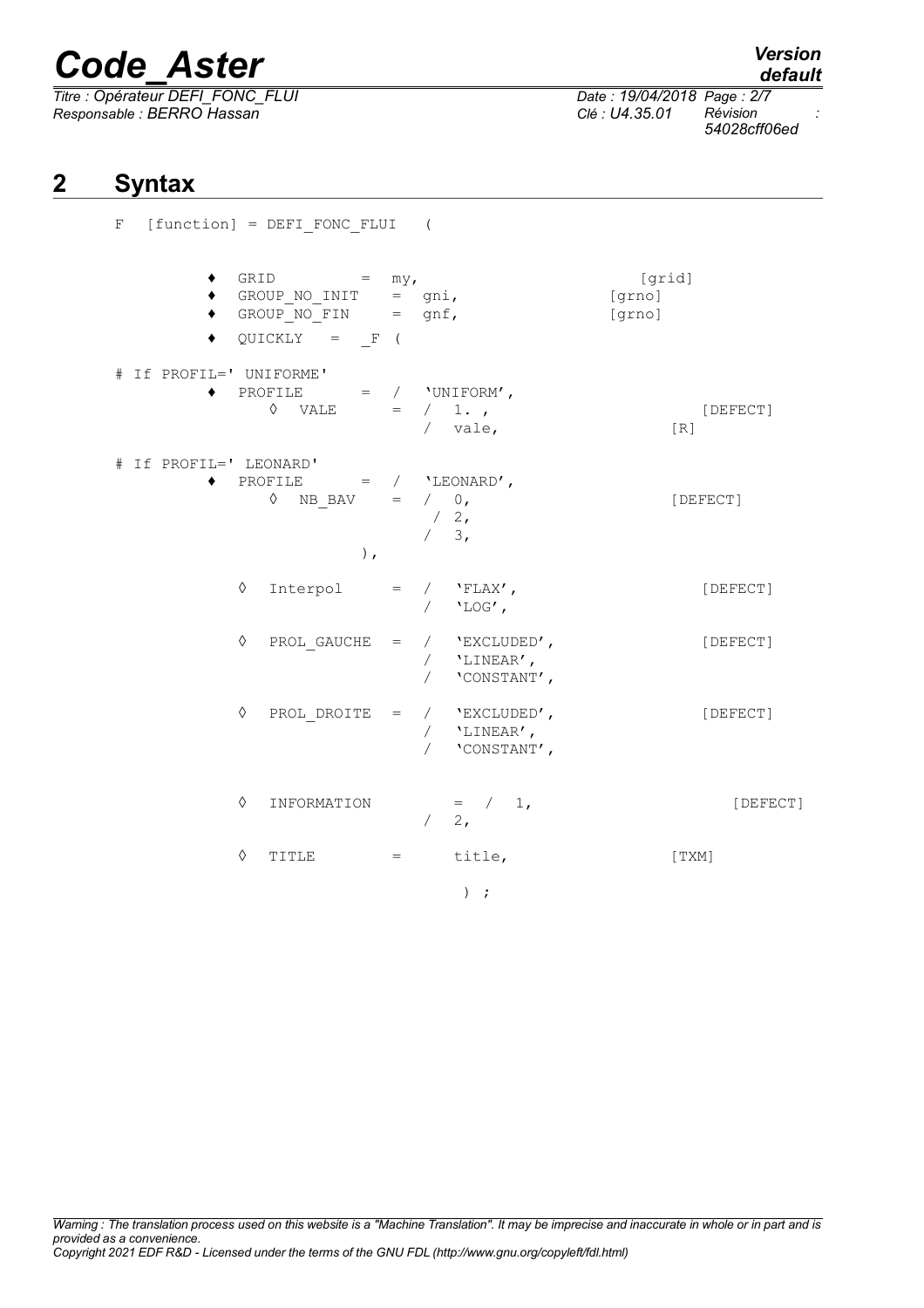*Titre : Opérateur DEFI\_FONC\_FLUI Date : 19/04/2018 Page : 3/7 Responsable : BERRO Hassan Clé : U4.35.01 Révision :*

*54028cff06ed*

### **3 Operands**

### **3.1 Operand GRID**

 $\triangleleft$  GRID = my

Name of the grid for which the curvilinear X-coordinate is defined.

### **3.2 Operands GROUP\_NO\_INIT and GROUP\_NO\_FIN**

| GROUP NO INIT = qni, |          | [qrno] |
|----------------------|----------|--------|
| GROUP NO FIN         | $=$ qnf, | [qrno] |

The function is defined on the whole of the grid. Operands 'GROUP NO INIT' and 'GROUP\_NO\_FIN' allow to define the enforcement zone of the profile speed. Apart from this zone, the value of the function is worthless.

### **3.3 Keyword QUICKLY**

### ♦ QUICKLY

Keyword factor, it makes it possible to define the profile speed.

♦ PROFILE

This operand, associated with the operands  $VALE$  and  $NB$  BAV, allows to define a "standard" profile: 'UNIFORM' or 'LEONARD'.

 $\sqrt{ }$   $\sqrt{ }$  VALE = vale

Allows to define the level of the function, if the standard profile is 'UNIFORM'.

/ ◊ NB\_BAV

If the profile is of type  $'LEONARD'$ , NB BAV a "standard" profile stored in a catalogue defines.

#### **Note:**

*BAV (Barre Anti Vibratoire) is a terminology related to the tubes of steam generator.* **NB BAV** *corresponds to the number of anti-vibratory bars being in the zone of obtaining the profile.*

### **3.4 Operand Interpol**

◊ Interpol

Type of interpolation of the function enters the values of parameter of the field of definition.

• 'FLAX': linear, • 'LOG': logarithmic curve,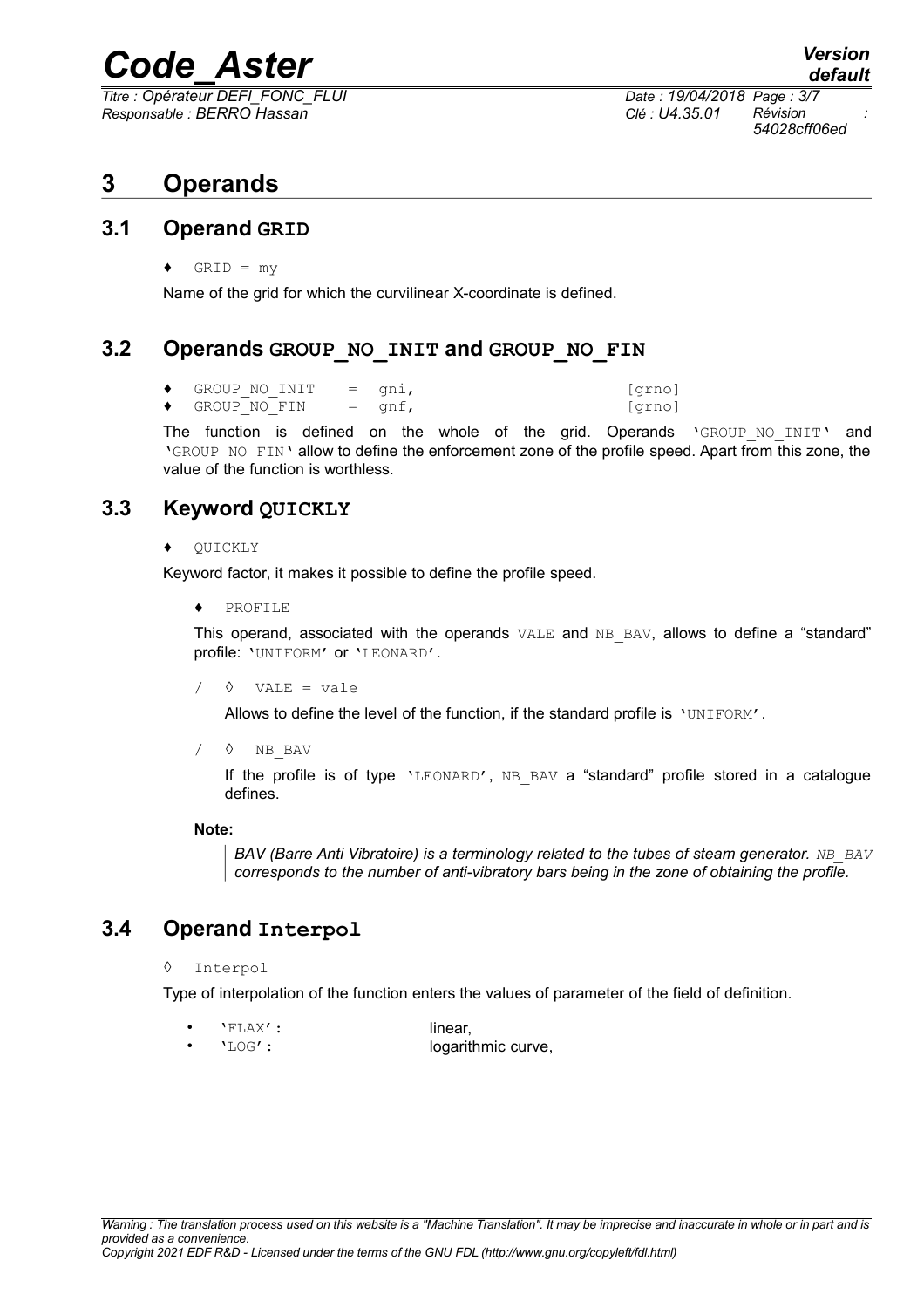*Titre : Opérateur DEFI\_FONC\_FLUI Date : 19/04/2018 Page : 4/7 Responsable : BERRO Hassan Clé : U4.35.01 Révision :*

*54028cff06ed*

### **3.5 Operands PROL\_GAUCHE and PROL\_DROITE**

### ◊ PROL\_GAUCHE / PROL\_DROITE

Define the type of prolongation on the left (respectively on the right) of the field of definition of the parameter.

- 'LINEAR': the function is prolonged on the left (on the right) by of a the same line segment slope than on the lower terminal (higher) of the field of definition of the parameter,
- 'EXCLUDED' : the extrapolation of the function apart from the field of definition of the parameter is prohibited,
- 'CONSTANT': the function is prolonged on the left (on the right) by the value which it takes on the lower terminal (higher) field of definition of the parameter.

### **3.6 Operand INFORMATION**

◊ INFORMATION

Level of impression.

- INFORMATION =  $1:$  pas d'impression,
- INFORMATION =  $2:$  one prints in the file MESSAGE the name of the function, the number of points of definition, the name of the parameter, the name of the result, options of prolongation and interpolation and the first 10 values of the function, in the order ascending of the parameter.

### **3.7 Operand TITLE**

◊ TITLE = title

Argument of type text defining the title attached to the concept function at exit.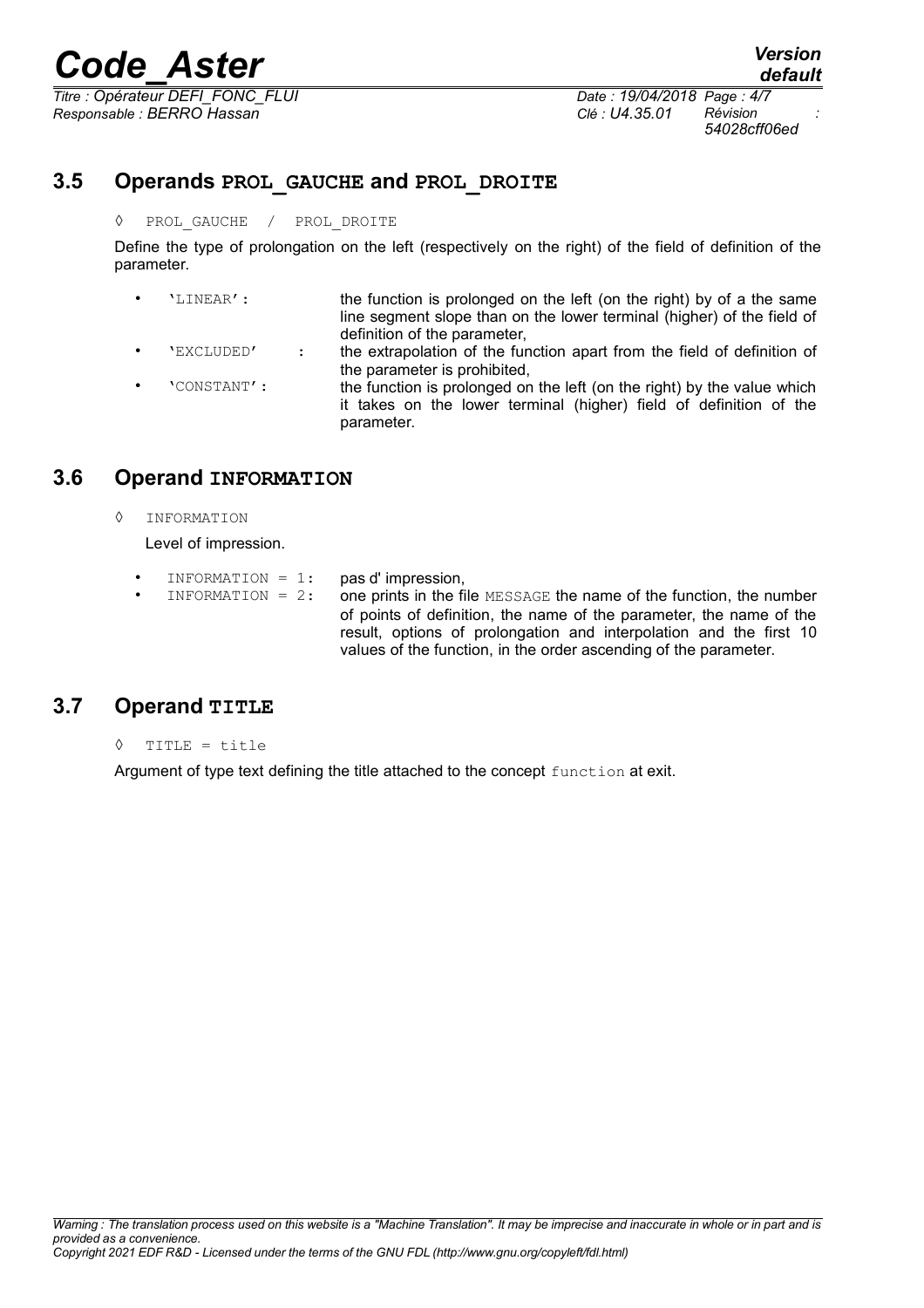*Titre : Opérateur DEFI\_FONC\_FLUI Date : 19/04/2018 Page : 5/7 Responsable : BERRO Hassan Clé : U4.35.01 Révision :*

*54028cff06ed*

### **4 Presentation of the standard profiles speed**

They are defined in a form discretized in  $\theta$  (varying angle in degrees of 0. to 180.) - [Figure 4-a], [Figure 4-b] and [Figure 4-c].

Thus, it is possible starting from the equation [éq 4-1] to apply these profiles to a field defined in curvilinear X-coordinate.

$$
v(s_i) = \frac{\alpha_i \cdot \gamma_i + \beta_i}{\nu_{moy}}
$$
éq 4-1

with  $\gamma_i = 180 \frac{1}{s}$ 

 $s_i$ ,  $s_m$ ,  $s_m$  are respectively the curvilinear X-coordinate of the point running, of initial node and of final node who define the enforcement zone.

K: index in the table of the discretized function.

$$
v_{mov} = \frac{\sum_{i=1}^{N} (\alpha_i \cdot \gamma_i + \beta_i)}{N}
$$

 $\beta_i = \frac{v_k \theta}{\sqrt{n}}$ 

 $\alpha_i =$ 

 $v_{k+1} - v_k$  $\theta_{k+1}$ − $\theta_k$ 

 $v_k \theta_{k+1} - v_{k+1} \theta_k$  $\theta_{k+1}-\theta_k$ 

*si*−*sni snf*−*sni*

NR: many points of discretization of the enforcement zone.



#### **Figure 4-a: Profile speed - NB\_BAV = 0**

*Warning : The translation process used on this website is a "Machine Translation". It may be imprecise and inaccurate in whole or in part and is provided as a convenience.*

*Copyright 2021 EDF R&D - Licensed under the terms of the GNU FDL (http://www.gnu.org/copyleft/fdl.html)*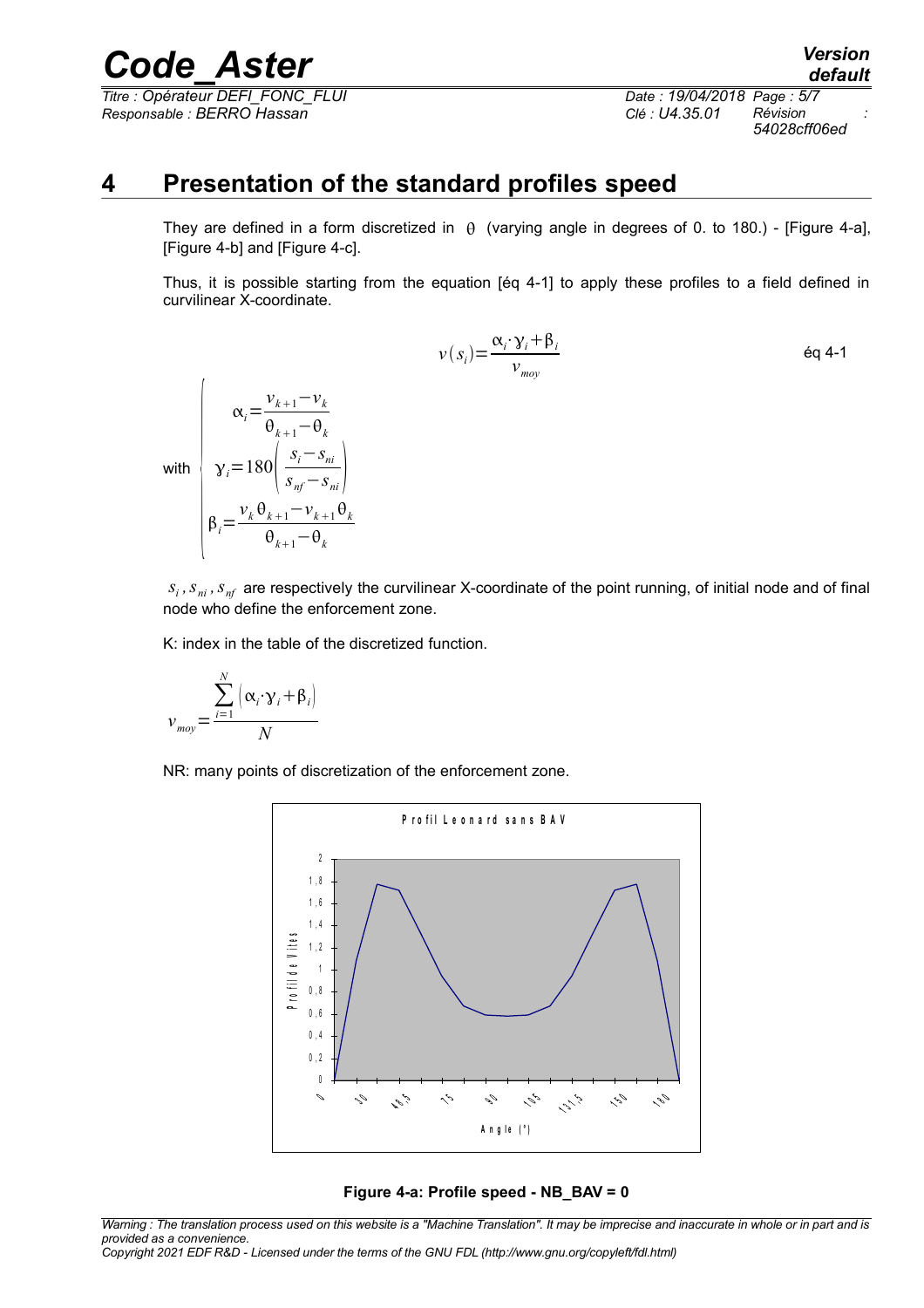

*Titre : Opérateur DEFI\_FONC\_FLUI Date : 19/04/2018 Page : 6/7 Responsable : BERRO Hassan Clé : U4.35.01 Révision :*

*54028cff06ed*



**Figure 4-b: Profile speed - NB\_BAV = 2**



**Figure 4-c: Profile speed - NB\_BAV = 3**

*Warning : The translation process used on this website is a "Machine Translation". It may be imprecise and inaccurate in whole or in part and is provided as a convenience. Copyright 2021 EDF R&D - Licensed under the terms of the GNU FDL (http://www.gnu.org/copyleft/fdl.html)*

*default*